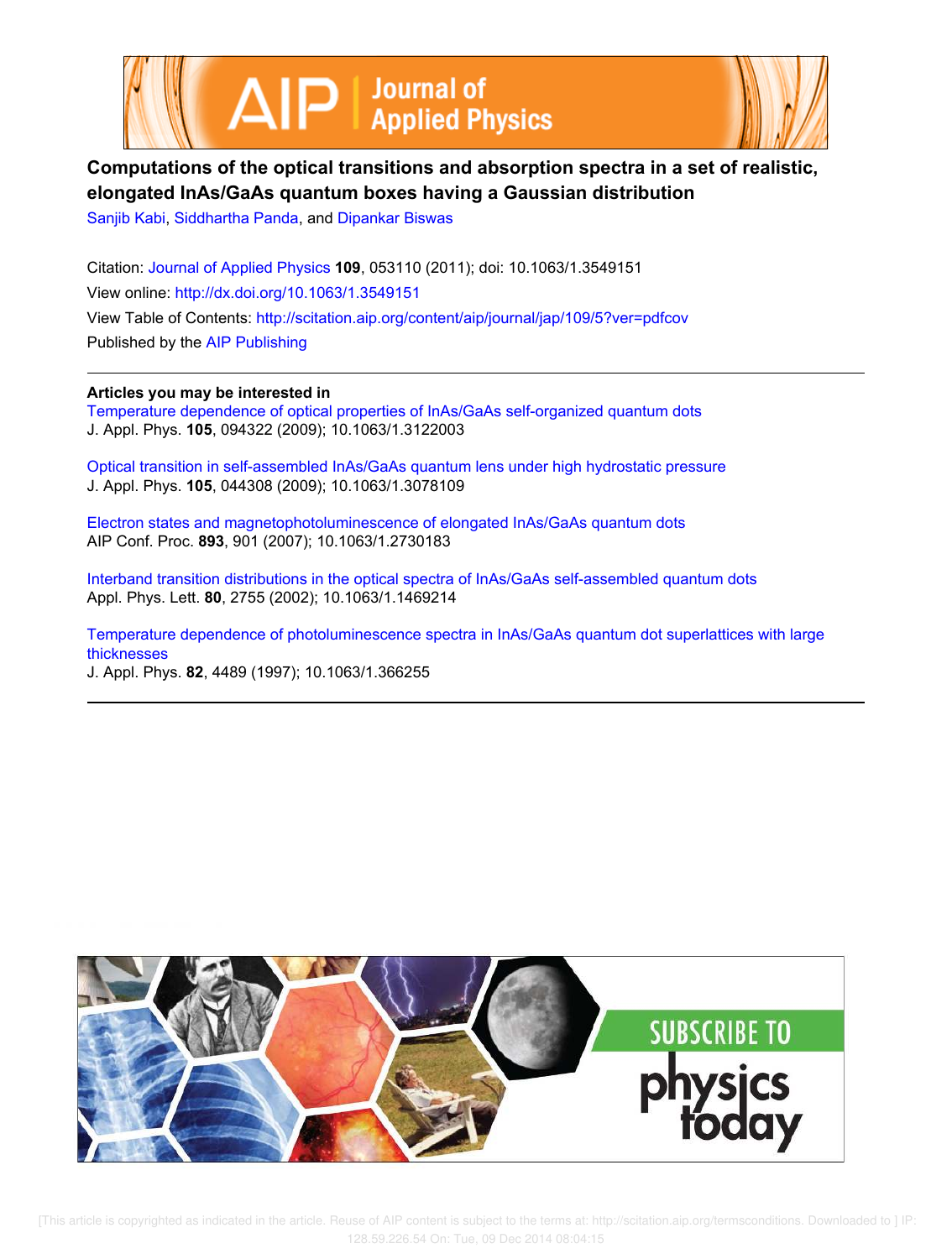## Computations of the optical transitions and absorption spectra in a set of realistic, elongated InAs/GaAs quantum boxes having a Gaussian distribution

Sanjib Kabi,<sup>a)</sup> Siddhartha Panda, and Dipankar Biswas

Institute of Radiophysics and Electronics, University of Calcutta, 92 A. P. C. Rd., Kolkata 700009, India

(Received 25 October 2010; accepted 14 December 2010; published online 11 March 2011)

InAs/GaAs quantum dots (QDs) grown by various methods do not have the same dimensions in the three axes. This paper reports on expressions for computations of the optical transitions and absorption spectra of InAs/GaAs QDs that have a square base and the variation of the height is Gaussian. The dots were considered to be elongated quantum boxes with square bases having finite potentials at the boundaries. The results are in excellent agreement with reported experimental data of photoluminescence and absorption. The expressions could be successfully applied to short quantum wires.  $\odot$  2011 American Institute of Physics. [doi:10.1063/1.3549151]

### I. INTRODUCTION

Quantum dots (QDs) of III–V compound semiconductors, also called quasizero-dimensional quantum boxes (QBs), are being progressively used in the fabrication of optoelectronic devices, such as lasers and detectors, for higher efficiencies and lower threshold currents.<sup>1–4</sup> Recent advances in material growth technologies aid the successful growth of self-organized QDs.<sup>5-9</sup> The absorption spectra of ideal QDs are expected to be a series of  $\delta$ -functionlike discrete lines due to the nature of the density of states. For optimization of the device performance the shapes of QDs and their distribution should be precisely known. The electronic band structures from which transitions take place depend on the shapes and sizes of the dots, whereas the widths of absorption or emission spectra depend on the nature of the distribution.

Reports on QBs having infinite barrier are available in the literature.<sup>10,11</sup> Recently, Kumar and Biswas<sup>12</sup> presented results of realistic  $In<sub>0.66</sub>Ga<sub>0.33</sub>As/GaAs$  and  $In<sub>0.7</sub>Ga<sub>0.3</sub>N/GaN$ QBs having finite barrier. The boxes were considered to be of the same dimension on the three axes.

As reported, QDs grown by various methods do not have the same dimensions in the three axes. For strained QDs the length is much larger than the height and for relaxed ODs the height is much greater than the length.<sup>13</sup> In these cases, the symmetric cubic QB approximation may not lead to the best insights about the QDs. For the InAs/ GaAs system, the InAs dots have a typical base size of 10– 25 nm and height of 2–10 nm,  $14-18$  the actual size being dependent upon the growth conditions. These dimensions are small enough that strong quantum effects are observed.

Since the realistic dots are not symmetric, this paper reports an expression for the computation of the absorption spectra of InAs/GaAs QDs that have a square base and the variation of the height is Gaussian.

The absorption spectra from sets of QDs of various heights and bases have been studied. We have studied different sets of QDs when the volume remains constant and when the base remain constant for various values of the relative standard deviation of the dots. The height has a Gaussian distribution about the average dot height.

All the necessary formulations are presented and have been compared with experimental optical data of QDs. It is seen that the theoretical computations are in excellent agreement with the experimental data.

### II. THEORETICAL MODEL

For a 3D rectangular infinite well, the potential is zero inside the box of side length  $L_i$  (where  $i = 1, 2, 3$ ) and infinite outside the box. In such a case, the normalized wave function becomes

$$
\psi(x) = \sqrt{\frac{8}{L_1 L_2 L_3}} \sin(k_1 x_1) \sin(k_2 x_2) \sin(k_3 x_3)
$$
 (1)

where  $k_j = \pi n_j/L_i$  ( $n_j = \pm 1, \pm 2, \ldots$ ) is the wave vector along  $x_i$  direction. For a rectangular box with square base, we consider base as  $L_1 = L_2 = L_b$  and height as  $L_3 = L$ , Equation (1) reduces to

$$
\psi(x) = \sqrt{\frac{8}{L_b^2 L}} \sin(k_1 x_1) \sin(k_2 x_2) \sin(k_3 x_3).
$$
 (2)

The confinement energies of the electron,  $E_e$  ( $n^2$ ), and that of the hole,  $E_h$  (n<sup>2</sup>) (in units of  $\hbar^2$ /mL<sup>2</sup>) for a finite well can be approximated as $^{19}$ 

$$
E_e(n^2) = \frac{2P_e^2}{(P_e+1)^2} \left[ \left(\frac{n\pi}{2}\right)^2 - \frac{1}{3(P_e+1)^3} \left(\frac{n\pi}{2}\right)^4 - \frac{27P_e - 8}{180(P_e+1)^6} \left(\frac{n\pi}{2}\right)^6 \right],
$$
 (3)

### 0021-8979/2011/109(5)/053110/5/\$30.00 109, 053110-1 © 2011 American Institute of Physics

 $a)$ Author to whom correspondence should be addressed. Electronic mail: sanjib\_kabi@yahoo.com.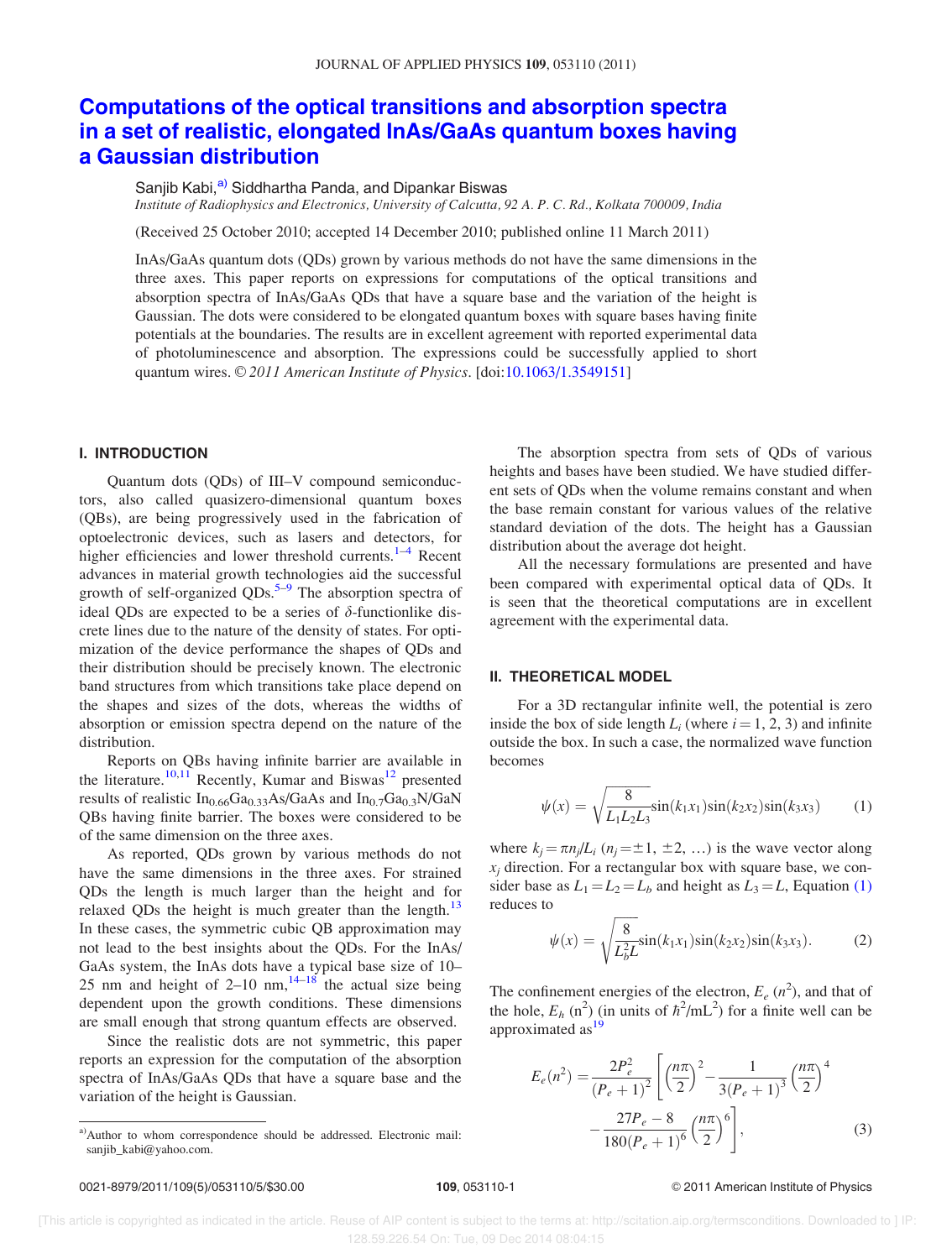$$
E_h(n^2) = \frac{2P_h^2}{(P_h+1)^2} \left[ \left(\frac{n\pi}{2}\right)^2 - \frac{1}{3(P_h+1)^3} \left(\frac{n\pi}{2}\right)^4 - \frac{27P_h - 8}{180(P_h+1)^6} \left(\frac{n\pi}{2}\right)^6 \right],
$$
 (4)

where  $P_e$  and  $P_h$  are the well strength parameters defined as  $P_e = (\sqrt{2m_0m_e^*V_0}/\hbar)L/2$  and  $P_h = (\sqrt{2m_0m_h^*V_0}/\hbar)L/2$ , where  $V_0$  is the height of the well (conduction/valance band) and L is the well width.  $m_0$ ,  $m_e^*$ , and  $m_h^*$  are the rest mass and effective masses of electrons and holes, respectively.

The resonance energy of a realistic QD, having finite potential barriers, is defined as the photon energy needed for the creation of electron-hole pair. This may be represented as

$$
\hbar \omega_{\text{real}} = E_g + E_e(l^2, m^2, n^2) + E_h(l^2, m^2, n^2), \tag{5}
$$

where  $E<sub>g</sub>$  is the bandgap of the semiconductor material and  $l, m, n$  are integers having their usual meanings.

The optical absorption constant is defined as the ratio of the energy removed from the incident beam per unit time and unit volume to the incident flux.<sup>10</sup> The energy flux is interpreted as the product of the energy density and the speed of flow. Using this definition, the optical absorption coefficient of a realistic rectangular QD with height  $L$  and base length  $L_b$  is calculated as

$$
\alpha_{\text{real}} = \frac{A_{\text{real}}}{L_b^2 L} \sum_{(l^2, m^2, n^2)} g(l^2, m^2, n^2)
$$
  
 
$$
\times \delta[\hbar \omega_{\text{real}} - \{E_g + E_e(l^2, m^2, n^2) + E_h(l^2, m^2, n^2)\}].
$$
 (6)

The aspect ratio is defined as  $\gamma = \text{Height}(L)/\text{Base}(L_b)$ ; thus Eq. (6) takes the form

$$
\alpha_{\text{real}} = \frac{\gamma^2 A_{\text{real}}}{L^3} \sum_{(P,m^2,n^2)} g(l^2,m^2,n^2) \delta[\hbar \omega_{\text{real}} -\{E_g + E_e(l^2,m^2,n^2) + E_h(l^2,m^2,n^2)\}], \tag{7}
$$

where  $g(\ell^2, m^2, n^2)$  is the degeneracy of the energy level determined by  $(l, m, n)$ .  $A_{\text{real}}$  is a constant in terms of the momentum matrix  $P_n$  so that  $10$ 

$$
A_{\text{real}} = \frac{2\pi e^2 |P_n|^2}{m_0^2 \epsilon_r^{1/2} \varepsilon_0 c \omega_{\text{real}}},\tag{8}
$$

where *e* is the fundamental charge,  $\varepsilon_0$  is the permittivity of free space,  $\varepsilon_r$  the host material, c is the speed of light and  $\omega_{\text{real}}$  is the photon frequency. The interband absorption of a QD is characterized by a series of discrete lines at photon energies given by Eq.  $(5)$ . As mentioned by Wu et al., the absorption spectra is the superimposition of the contribution from each individual dot, the overall behavior is modeled by considering a Gaussian distribution of the dot height L, which can be represented as  $10$ :

$$
P(L) = \left(\frac{1}{D}\right) \left(\frac{1}{\sqrt{2\pi}}\right) \exp\left[-\frac{(L-L_0)^2}{2D^2}\right] \tag{9}
$$

where  $L_0$  is the average dot height of the system and D is the standard deviation. Let  $\xi$  be the relative standard deviation of the dot given by

$$
\xi = D/L_0 \tag{10}
$$

$$
\therefore P(L) = \frac{1}{\xi L_0} \cdot \frac{1}{\sqrt{2\pi}} \exp\left[ -\left(\frac{L}{L_0} - 1\right)^2 / 2\xi^2 \right].
$$
 (11)

Combining Eqs. (7) and (11), the total absorption spectra of an ideal QD system due to the nonuniform dot size distribution is represented as

$$
\alpha_{\text{real}} = \frac{\gamma^2 A_{\text{real}}}{\zeta L_0} \cdot \frac{1}{\sqrt{2\pi}} \sum_{(l^2, m^2, n^2)} g(l^2, m^2, n^2) \times \int_0^\infty \frac{1}{L^3} e^{-(\frac{L}{L_0} - 1)^2 / 2\zeta^2} \times \delta[\hbar \omega_{\text{real}} - (E_g + E_e(l^2, m^2, n^2) + E_h(l^2, m^2, n^2))] dL.
$$
\n(12)

We know from the properties of Dirac delta function

$$
\int_{-a}^{b} H(x)\delta(g(x))dx = \sum_{i=1}^{N} \frac{H(x_i)}{g'(x_i)},
$$

where  $x_i$  are the solutions to  $g(x) = 0$ , in the range  $a < x < b$ . Using this relation Eq. (12) becomes

$$
\alpha_{\text{real}} = \frac{\gamma^2 A_{\text{real}}}{\zeta L_0} \cdot \frac{1}{\sqrt{2\pi}} \sum_{(P,m^2,n^2)} g(l^2, m^2, n^2)
$$
  
 
$$
\times \sum_{i=1}^N \frac{(1/L_r^3) e^{-[(L_r/L_0)-1]^2/2\zeta^2}}{|\lceil \hbar \omega_{\text{real}} - (E_g + E_e(l^2, m^2, n^2) + E_h(l^2, m^2, n^2)) \rceil'} \Big|_{L=L_r}.
$$
(13)

where  $L_r$  is the root of the function and 'N' denotes the number of roots of the function

$$
g(x) = \hbar \omega_{\text{real}} - \{E_g + E_e(l^2, m^2, n^2) + E_h(l^2, m^2, n^2)\} = 0.
$$
\n(14)

We define a dimensionless term

$$
\beta_{\text{real}} = \frac{A_{\text{real}}}{\sqrt{2\pi}} \times \frac{\mu}{\pi^2 \hbar^2}
$$
\n(15)

where  $\mu$  is reduced effective mass.

Thus the relative absorption coefficient is defined as

$$
\frac{\alpha_{\text{real}}}{\beta_{\text{real}}} = \frac{\gamma^2}{\xi} \times \frac{\pi^2 \hbar^2}{\mu L_0} \sum_{(l^2, m^2, n^2)} g(l^2, m^2, n^2)
$$
\n
$$
\times \sum_{i=1}^N \frac{(1/L_r^3) e^{-[(L_r/L_0) - 1]^2/2\xi^2}}{\left| [\hbar \omega_{\text{real}} - (E_g + E_e(l^2, m^2, n^2) + E_h(l^2, m^2, n^2)) \right|' \Big|_{L=L_r}}
$$
\n(16)

 [This article is copyrighted as indicated in the article. Reuse of AIP content is subject to the terms at: http://scitation.aip.org/termsconditions. Downloaded to ] IP: 128.59.226.54 On: Tue, 09 Dec 2014 08:04:15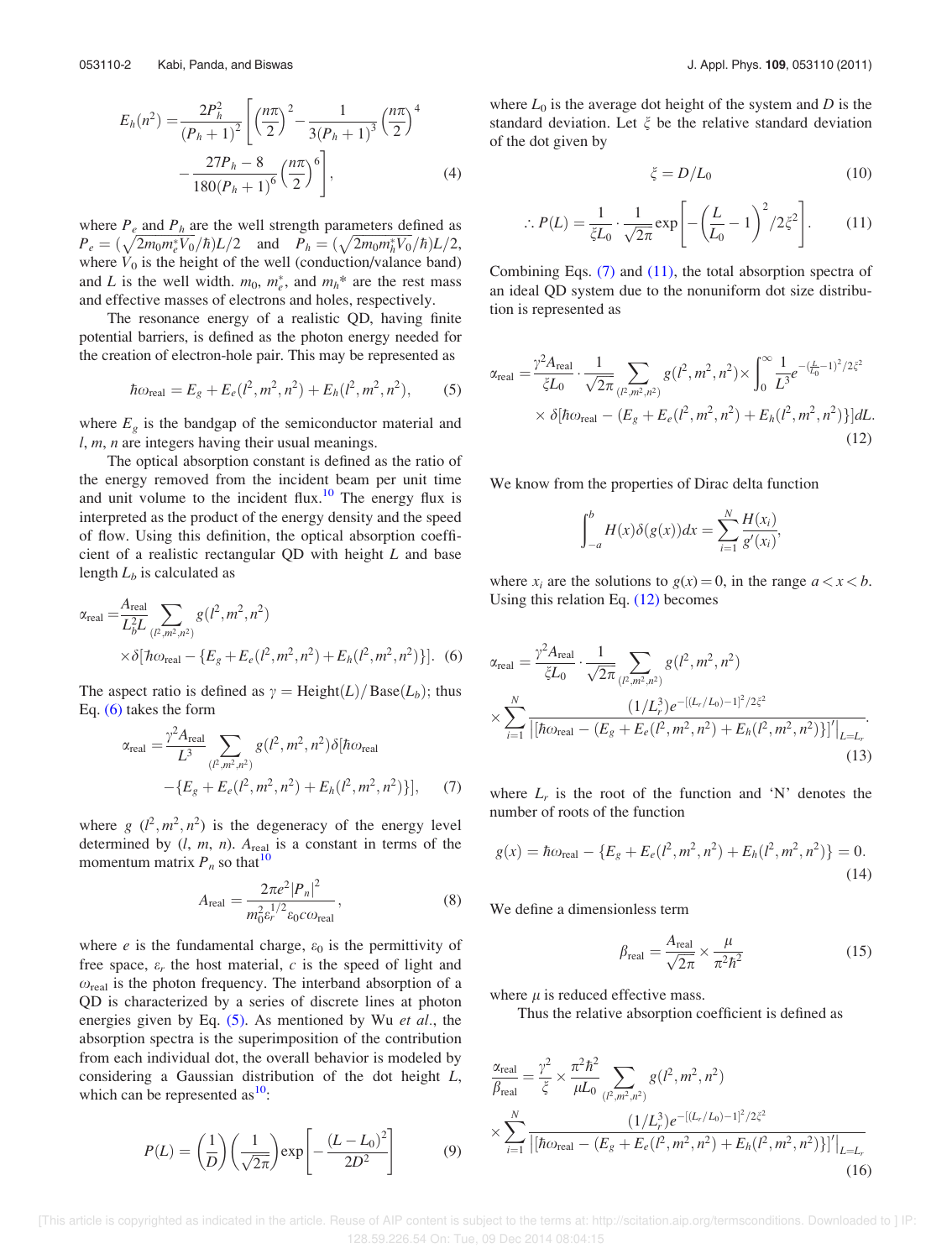### III. RESULTS AND DISCUSSION

The results of computations of the absorption spectra of InAs/GaAs QD systems are shown in Figs. 1–3. The electron effective mass was taken to be  $0.027m_0$  and for holes  $0.4m_0$ for InAs. The band-offset ratio was considered to be  $60:40$ .<sup>20</sup> For 3D rectangular QDs, the heights of wells in the conduction and valance band in the three directions are 0.57 and 0.38 eV, respectively.

The horizontal axis is the photon energy corresponding to real dots defined by Eq.  $(5)$  and the vertical axis is the relative absorption of the realistic dots defined as  $(\alpha_{\text{real}}/\beta_{\text{real}})$ according to Eq. (16).

Figure 1 shows the plot of the lowest absorption peak  $(l, m, n) = (1, 1, 1)$  for three sets of the InAs/GaAs QD system of same volume with  $\xi = 0.05$ . In these computations the volume of the QBs are kept constant, equal to the volume of a symmetric cubic QB of average dot height of 8 nm having a Gaussian distribution. The other two sets studied are rectangular QBs of the same volume having average heights of 4 and 12 nm, respectively. It is observed from Fig. 1 that the absorption peaks for these two rectangular QBs are blueshifted with the changing aspect ratio. The increase in the intensity with decreasing average dot height is justified from Eq. (16). It is shown that the relative optical absorption coefficient depends inversely on the average dot height.

Figure 2 shows the lowest four available absorption peaks for InAs/GaAs QD system with  $\xi = 0.02, 0.05, 0.10$ for average dot height of the QD considered to be 8 nm and the aspect ratio:  $\gamma = 0.67$ . From the trend of the curves it is observed that as the value of  $\xi$  decreases the linewidth of the absorption spectra decreases. In case of homogeneous growth, with  $\xi$  extremely small the spectra will be a series of Dirac delta functions.

In Fig. 3 the height of the QD varies for a constant base length  $L_b = 8$  nm and constant value of  $\xi = 0.1$ . It is observed from Fig. 3 that as the height of the dot increases the number



FIG. 1. Absorption spectra of the lowest transition of the InAs/GaAs QD system of similar volume of different average dot height having a Gaussian distribution.The photon energy of the real dots is defined by Eq. (5) and relative absorption coefficient is defined as  $(\alpha_{\text{real}}/\beta_{\text{real}})$  from Eq. (16).



FIG. 2. Absorption spectra of lowest four transitions of the InAs/GaAs QDs of base length 12 nm and average dot height 8 nm for different relative standard deviation  $\xi$ .

of higher order transitions increases and the peak energies undergo a redshift.

To establish the reliability of the formulations and computations we compared the theoretically obtained data with the reported experimental values for a set of InAs/GaAs QD systems. Available photoluminescence (PL) and absorption data were matched assuming negligible Stokes shift in InAs/GaAs QD system.<sup>21</sup> As reported by Cusack et al.,<sup>22</sup> the optical emission from the ground state has energy around 1.1 eV. The present theoretical model shows energy at 1.075 eV from InAs/GaAs QD of height 2.5 nm and aspect ratio 4 [considering  $me^* = 0.04m_0$  and  $mh^* = 0.59m_0$ (Ref. 22)]. This is in close agreement with the experimental optical data of Marzin et  $al$ <sup>15</sup> and the ground state PL spectra of 1 eV recently reported by Sun et  $al$ ,<sup>23</sup> the latter being within  $\sim$ 2.6% error of the value of 0.974 eV calculated in the present paper for the same dot dimensions and  $\xi = 0.1$ .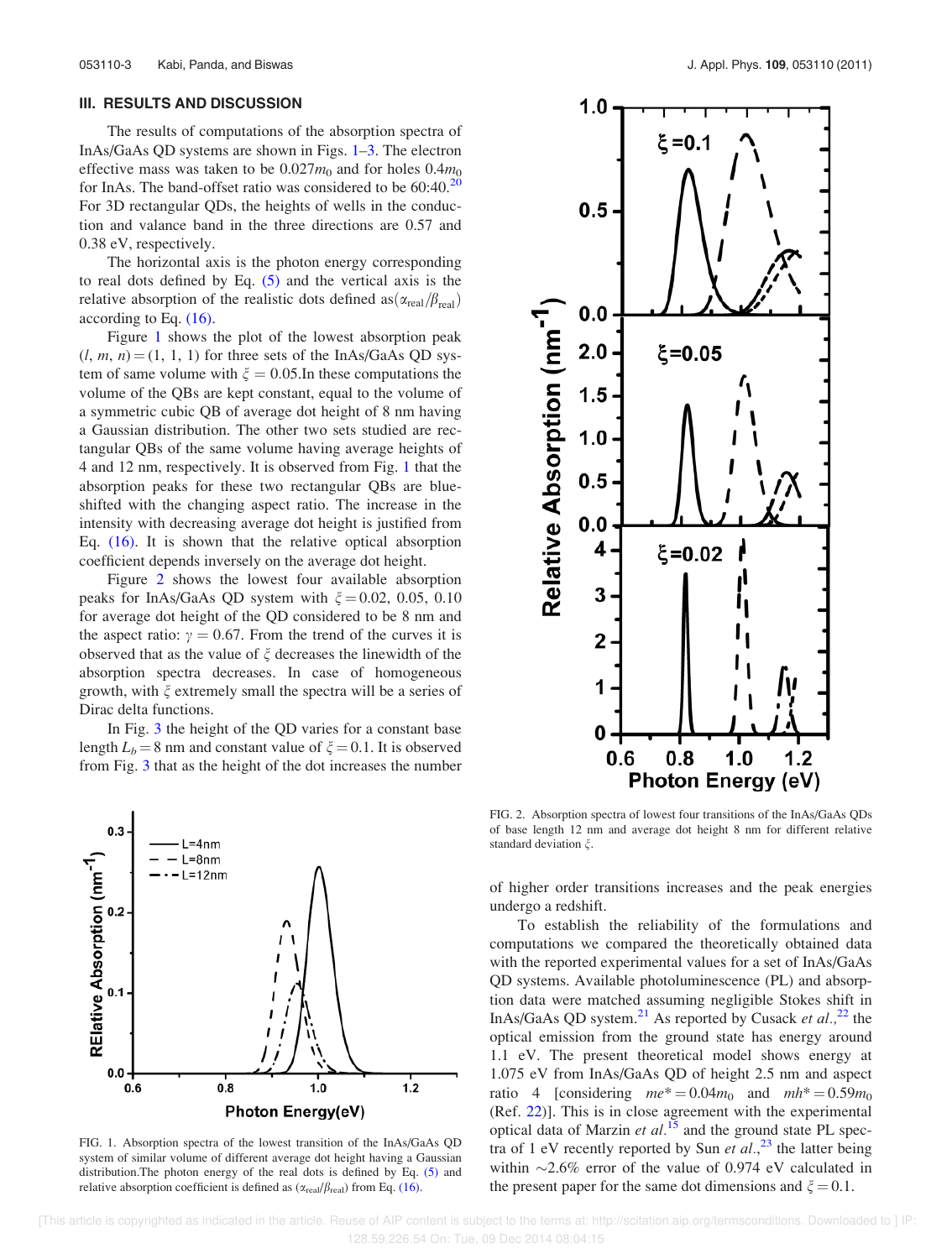

FIG. 3. Absorption spectra of the lowest four transitions of the InAs/GaAs QD system with constant base at 8 nm and varying the average dot height.

We reported the experimental PL data for InAs/GaAs QD system of average dot height of 3 to 4 nm around 1.21 eV when the excitation was  $1.4 \text{ eV}^{24}$  From this theoretical model for a set of QBs having a base of 5 nm and average height 3.5 nm with a Gaussian distribution and  $\xi = 0.02$  [considering  $me^* = 0.04m_0$  and  $mh^* = 0.59m_0$  (Ref. 22)], the peak was found at 1.19 eV as shown in Figure 4. The mismatch with the experiment is only 2%. It is evident that the dots of larger dimensions within a small  $\xi$  were only excited. It is worth noting that the curves are truncated on the higher energy side.



FIG. 4. Available lowest transition of InAs/GaAs QD system of average dot height 3.5 nm and base length 5 nm.The dotted line represents the theoretical and solid line represents the experimental curves.

This model has been applied to short quantum wires.<sup>25</sup> Figure 5 shows experimental and theoretical results of the separation between the ground and first excited state of a set of short quantum wires. The results of the present theoretical computations on wires of similar dimensions matched the experimental results closely.

## IV. SUMMARY

To summarize, the paper reports a model for computations of optical transitions and absorption spectra of InAs/ GaAs QDs which have square bases and the variation of the height is Gaussian. For proper insight into the properties of the QDs the model of elongated rectangular QBs with finite potentials at boundaries seems to be more appropriate. The



FIG. 5. Separation in energy between the ground state and first excited state as a function of quantum box base length. The experimental data (obtained from Ref. 21) are given by the circles.